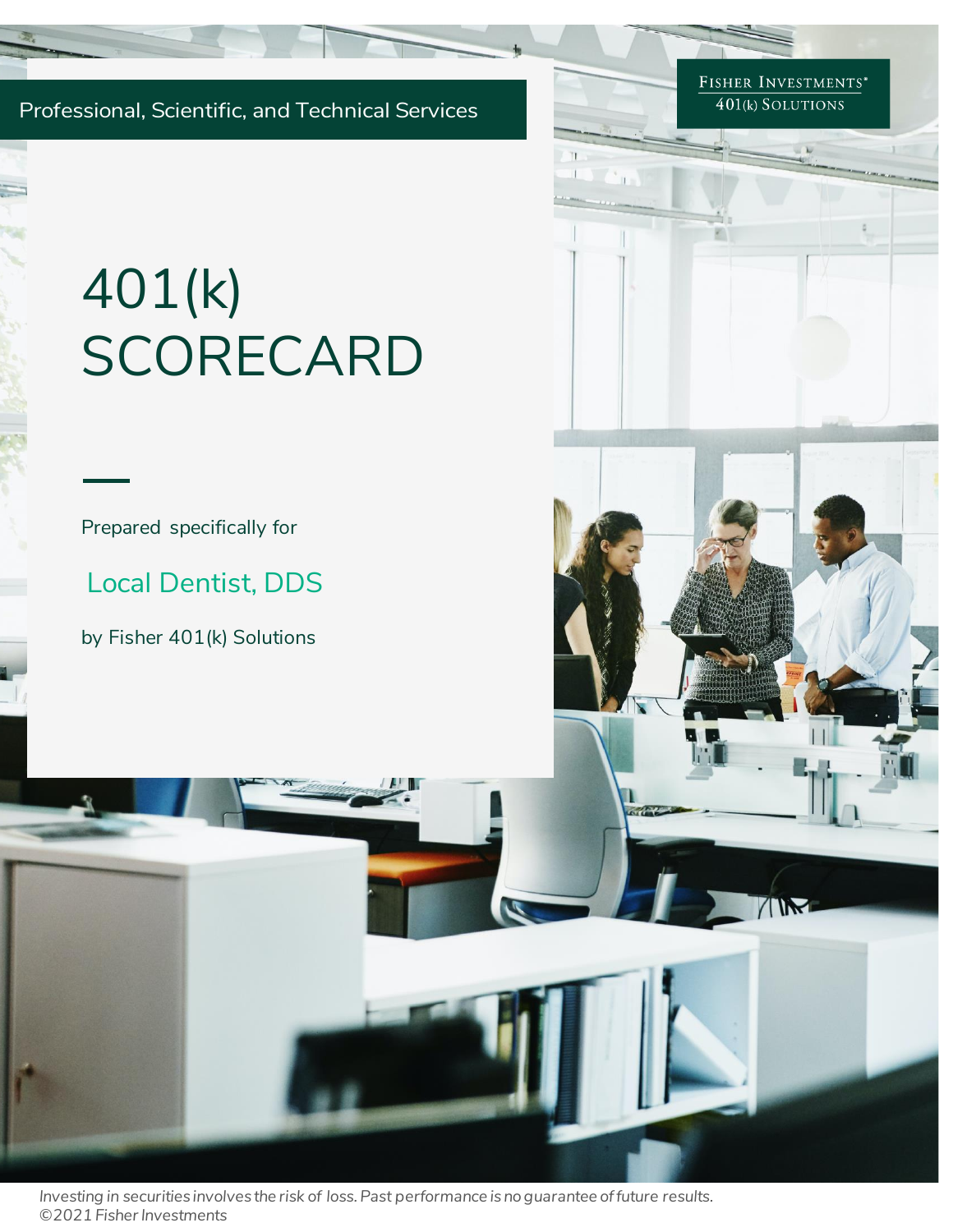## **OVERVIEW**

This report was created by using publicly available data on the 5500 Form that your company submitted to the Department of Labor in 2020. This information can be downloaded from their website. Industry Peer scores are developed using the average of companies in the same NAICS industry with a similar number of participants. [Contact](https://www.fisher401k.com/about-us/contact) Fisher for more information on our report methodology.

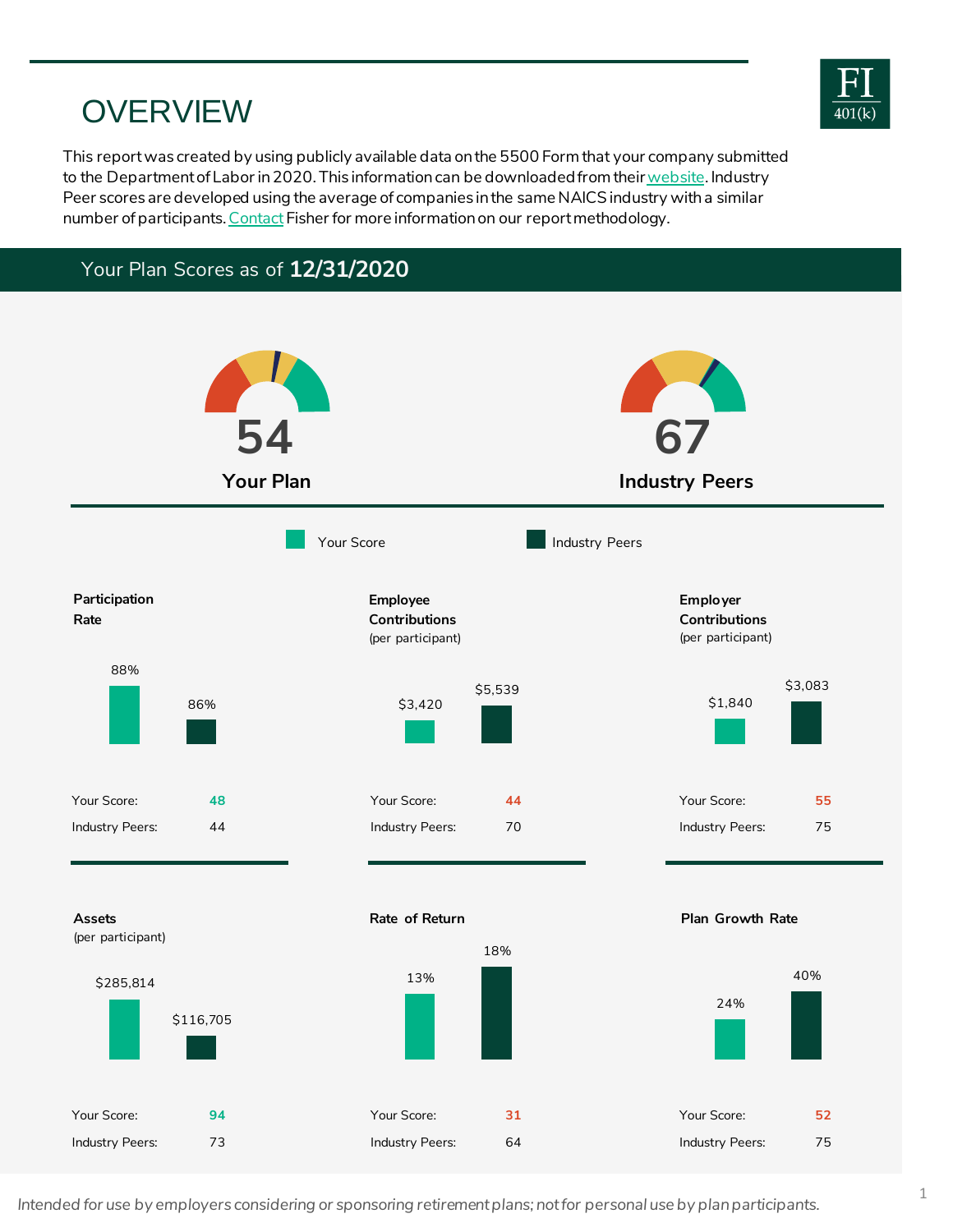# YOUR PLAN CHARACTERISTICS



Keep a close eye on important plan characteristics and features for a more thorough understanding of how your plan stacks up. If this report is inaccurate, please [contact](https://www.fisher401k.com/about-us/contact) Fisher 401(k) Solutions.

## See How Your Plan Stacks Up

# **Your plan characteristics as of You 12/31/2020** Qualified Default (QDIA)  $\sqrt{\phantom{a}}$  $404$ (c) Compliant  $X$ Corrective Distributions **◯** Fully Participant-directed Account Self-Directed Brokerage Option Profit Sharing  $\sqrt{2\pi}$ Age-Weighted Profit Share  $\chi$ Adequate Fidelity Bond X and X and X and X and X and X and X and X and X and X and X and X and X and X and X and X and X and X and X and X and X and X and X and X and X and X and X and X and X and X and X and X and X and X **Loans as a Percent of Plan Assets Employer Contribution Percent of Total** You Industry Peers You Industry Peers **4% 3% 58% 52%**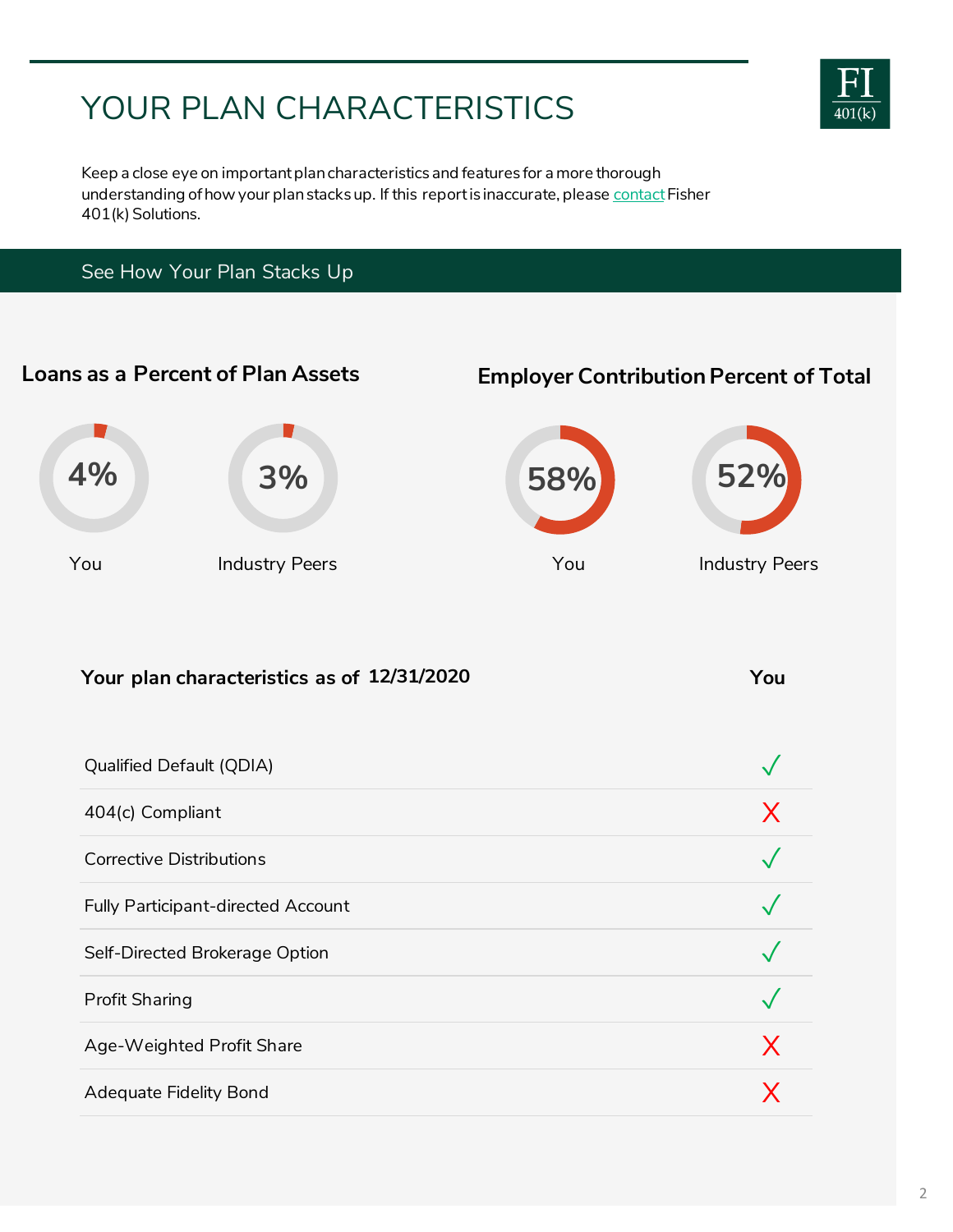

# YOUR PLAN'S FUTURE



**As little as a 1% improvement in investment performance, can mean an extra 15+ years of retirement spending.**

Assumes starting salary of \$40,000, which grows annually by 3% over 40 years starting at age 25. Withdrawals begin at age 66 and are equal to 45% of the projected salary at retirement. The lower return portfolio growth assumes 5.5% annual return in the working years and 3.5% return in retirement, while the 1% higher return portfolio growth assumes 6.5% and 4.5%, respectively.

## **About Fisher Investments 401(k) Solutions**

I isher investments 401 (K) Solutions is dedicated to biniging superior retirement plan services<br>to small and mid-sized businesses. Our servicing solutions focus on doing everything we can Fisher Investments 401(k) Solutions is dedicated to bringing superior retirement plan services for you. From acting as a single point-of-contact for your plan to selecting your investments, we provide services that many other plan advisors can't or won't provide.

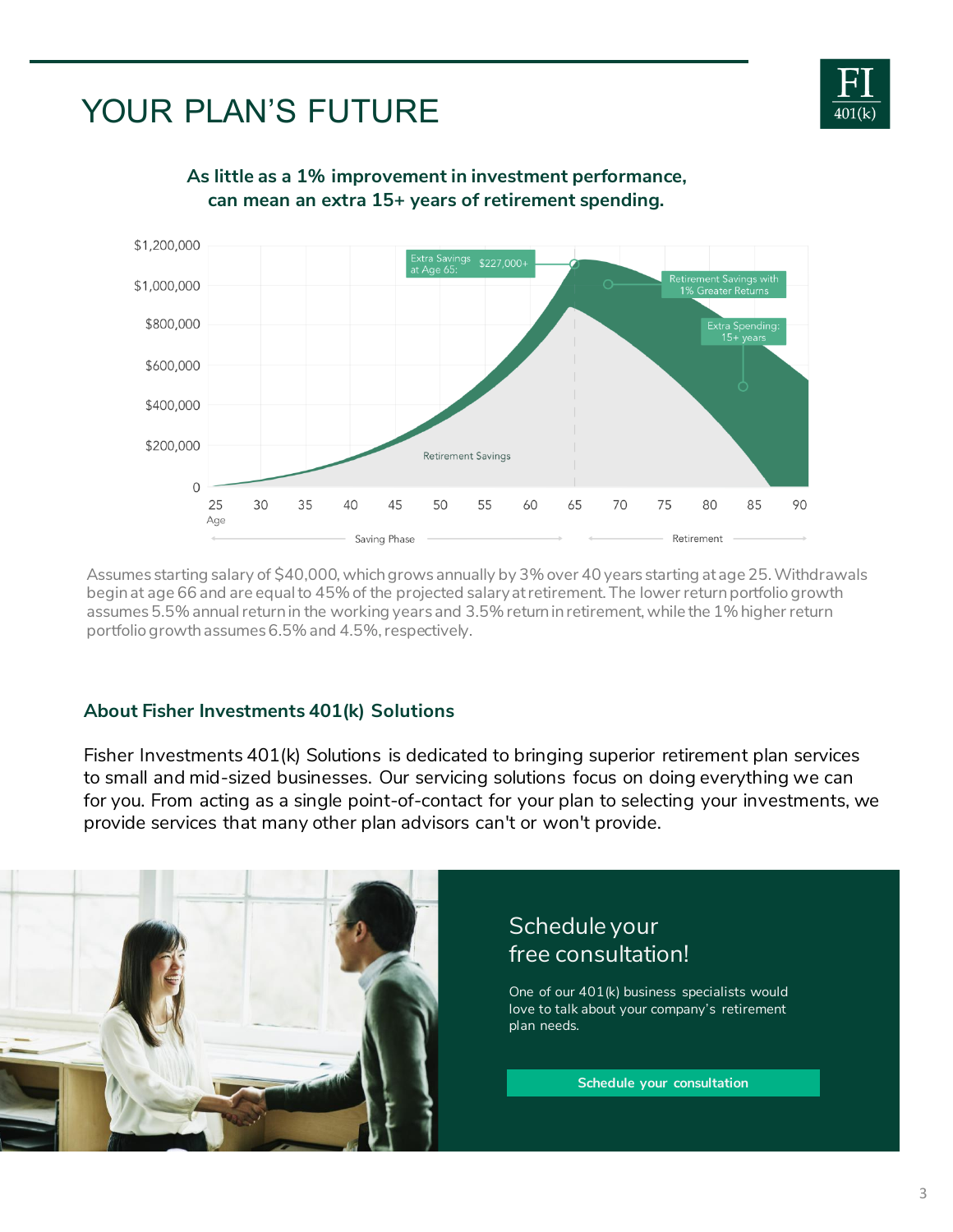## METRIC OVERVIEW



**Employee Contribution** Per Participant

**Employer Contribution**  Per Participant

**Assets** 

Per Participant

**Participation Rate**

## **Metric Why it is important How to Improve**

Participation Rate, Employee Contribution, Employer Contribution and Assets Per Participant metrics are all indications of how well your employees are saving for retirement.

Even small improvements in contributions have huge impacts on savings at retirement.

See chart on page 3 to see how even a 1% improvement in contribution rate can result in many more years of additional spending in retirement.

- Lower participation and contributions can indicate a problem with advisor support.
- Read our [tips](http://www.fisher401k.com/resource-library/best/retire-6-K02174M1) on how to improve employee engagement.
- There is no one-size-fits-all approach that works for all companies, so it is most effective to conduct a customized plan review with an objective third party. Click [here](https://www.fisher401k.com/about-us/contact) to schedule a free plan review with Fisher Investments.

Rate of Return **Rate of return pertains to how the money** is being invested to deliver the optimal level of investment performance for the level of risk.

> Small improvements in rate of return can have huge impacts to retirement readiness.

See chart on page 3 to see how even a 1% improvement in performance can result in more years of additional spending in retirement.

- Lower rates of return can indicate a problem with the investments in your fund lineup.
- It is critical to review your fund lineup annually as fund quality and performance can change rapidly.
- Utilize our free investment analysis tool to assess the quality of your fund lineup.
- Click [here](https://www.fisher401k.com/about-us/contact) to schedule a free investment analysis with Fisher Investments to identify specific investment improvement opportunities.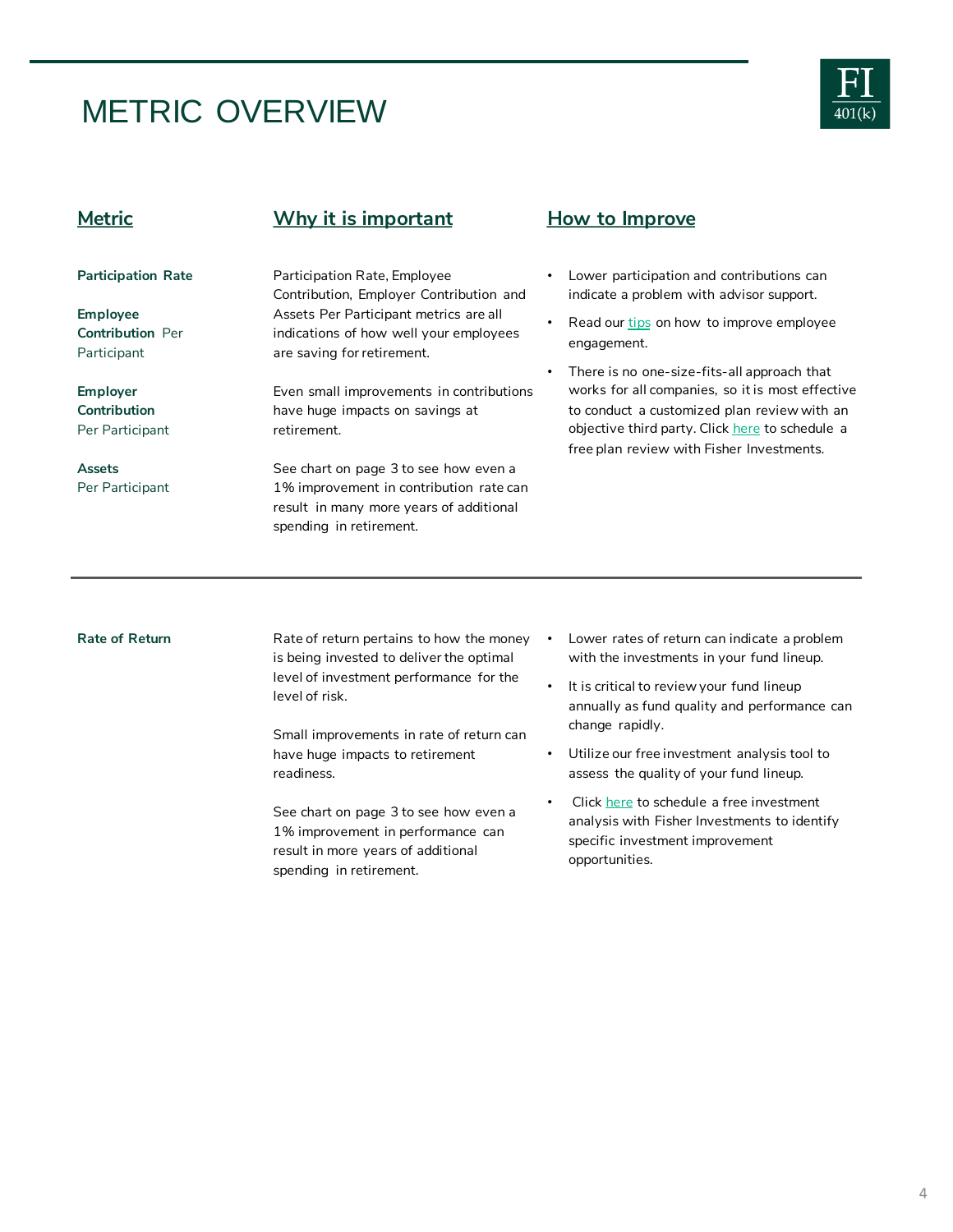

## **Metric Why it is important How to Improve**

**Loans as % of Total Assets**

Dipping into a 401(k) plan is generally a bad idea because repayment of the loan costs more than the original contributions.

Funds borrowed were contributed to the participants 401(k) on a pre-tax basis, but participants pay themselves back for the loan with *after-tax* money. For someone in the 24% tax bracket, every \$1 earned to repay the loan actually leaves them with only 76 cents for that purpose; the rest goes to income tax.

- Educate plan participants on the opportunity cost of obtaining a 401(k) loan.
- Implement a pop-up message to employees who apply for a 401(k) loan online that informs them how much the loan could reduce their savings by retirement age.
- Offer employees an employer-sponsored emergency fund.
- Partner with a third-party company that offers low-cost loans. Through this partnership, employees can repay the loan through payroll deductions, just as they would with a 401(k) loan, but they can borrow without jeopardizing their retirement or incurring a tax bill.
- Consider eliminating the loan feature on the company's 401(k) plan.
- Click [here](https://www.fisher401k.com/about-us/contact) to schedule a free plan assessment with Fisher Investments.

| <b>Fidelity Bond</b><br>Coverage                             | A Fidelity Bond, also known as an ERISA<br>Bond, is important because it protects<br>your 401(k) from fraudulent or dishonest<br>activity from people who hold fiduciary<br>responsibility. Plans are required to have<br>a fidelity bond that covers at least 10% of<br>plan assets, up to \$500,000. | $\bullet$ | Check with your provider to ensure you have<br>sufficient bond coverage.                                                                                                                                                                                                       |
|--------------------------------------------------------------|--------------------------------------------------------------------------------------------------------------------------------------------------------------------------------------------------------------------------------------------------------------------------------------------------------|-----------|--------------------------------------------------------------------------------------------------------------------------------------------------------------------------------------------------------------------------------------------------------------------------------|
| <b>Qualified Default</b><br>Investment<br>Alternative (QDIA) | Offering a QDIA relieves plan sponsors of $\cdot$<br>fiduciary liabilities related to investment<br>losses and it provides plan participants<br>the ability to automatically invest in<br>assets that can lead to future growth.                                                                       | $\bullet$ | For additional information on QDIAs, read our<br>article What Is a ODIA?<br>Partner with your Plan Advisor and Third-<br>party Administrator to select and set up a<br>QDIA for your plan.<br>Click here to schedule a free QDIA Plan<br>consultation with Fisher Investments. |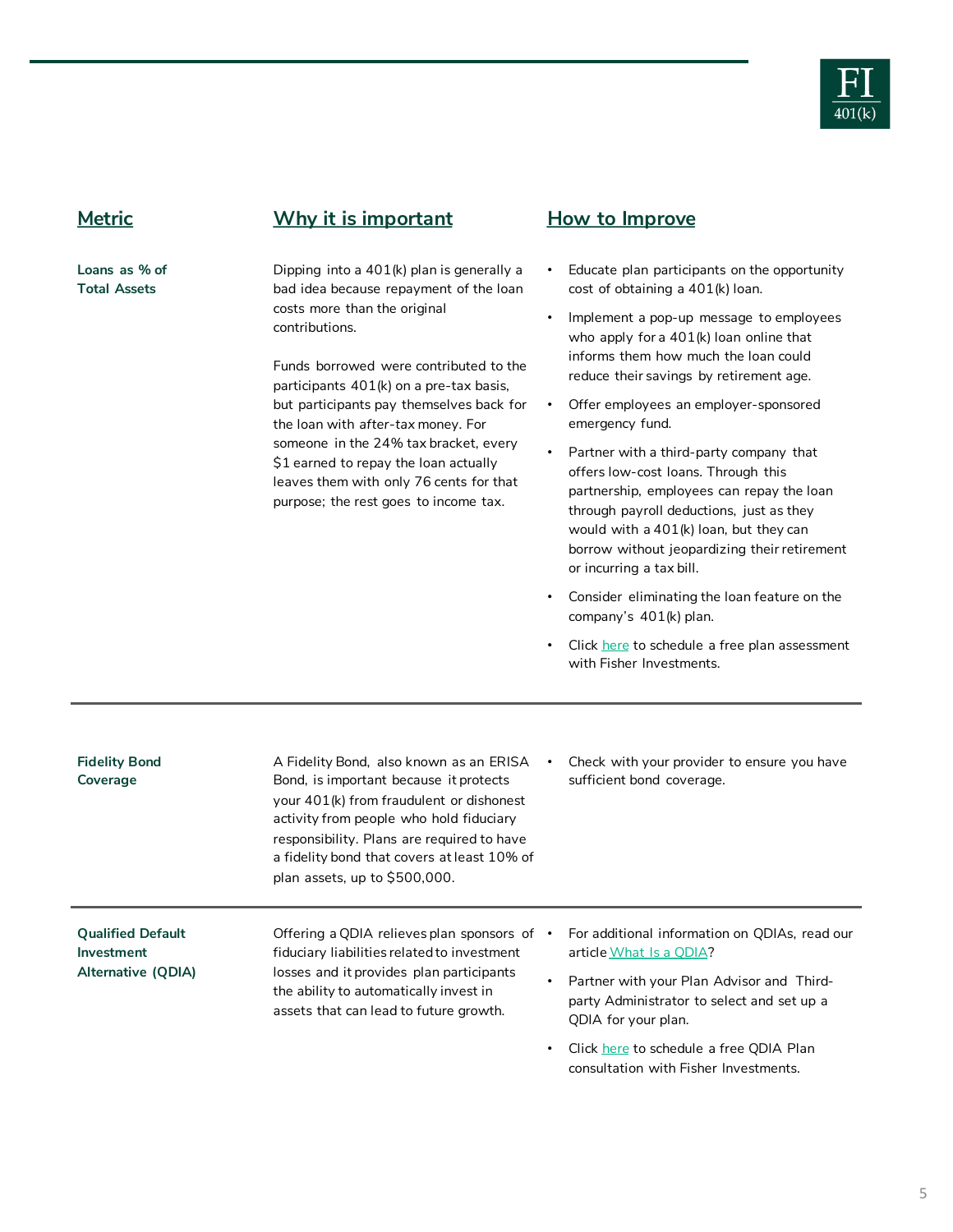

| <b>Metric</b>                            | Why it is important                                                                                                                                                                                                                                                                                                                                                                                                                                                                                                                                                                                                               | How to Improve                                                                                                                                                                                                                                                                                                                                                                          |
|------------------------------------------|-----------------------------------------------------------------------------------------------------------------------------------------------------------------------------------------------------------------------------------------------------------------------------------------------------------------------------------------------------------------------------------------------------------------------------------------------------------------------------------------------------------------------------------------------------------------------------------------------------------------------------------|-----------------------------------------------------------------------------------------------------------------------------------------------------------------------------------------------------------------------------------------------------------------------------------------------------------------------------------------------------------------------------------------|
| 404(c) Compliant                         | Section 404(c) of the Employee<br><b>Retirement Income Security Act (ERISA)</b><br>provides a safe harbor for plan fiduciaries<br>related to the investment actions of<br>participants when followed in its entirety.                                                                                                                                                                                                                                                                                                                                                                                                             | Review Fisher's 404(c) Checklist.<br>Partner with your Plan Advisor and Third-<br>party Administrator (TPA) to develop and<br>implement an action plan to become 404(c)<br>compliant.                                                                                                                                                                                                   |
|                                          | At the most basic level, to be 404(c)<br>compliant, a defined contribution plan<br>must offer a broad range of investment<br>options and make it possible for<br>participants to easily view and control<br>their investments.                                                                                                                                                                                                                                                                                                                                                                                                    | Click here to schedule a free 404(c)<br>Compliance consultation with Fisher<br>Investments.                                                                                                                                                                                                                                                                                             |
| <b>Corrective</b><br><b>Distribution</b> | A corrective distribution means that your<br>plan has failed testing, and tax-deferred<br>money that Highly Compensated<br>Employees (HCEs) set aside for<br>retirement must be returned to them.<br>It is important to rectify corrective<br>distributions so that Highly Compensated<br>Employees (HCEs) can maximize their<br>personal retirement plan contribution up<br>to the IRS maximum.                                                                                                                                                                                                                                  | Review Fisher's article What Are 401(k)<br><b>Corrective Distributions?</b><br>Explore implementing a Safe Harbor Plan<br>feature.<br>Click here to schedule a free Corrective<br>Distribution consultation with Fisher<br>Investments.                                                                                                                                                 |
| Participant-directed<br>Account          | A participant-directed account gives<br>participants investment options to choose<br>from and allows them to decide how to<br>invest their account balances.<br>It is important to enable participant-<br>directed accounts because the U.S.<br>Department of Labor has established<br>rules about plans that permit participants<br>to direct their own investments. Under<br>these rules, if participants truly exercise<br>independent control in making their<br>investment choices, the law will excuse<br>plan sponsors from the fiduciary<br>responsibility for the consequences of<br>participants' investment decisions. | Partner with your Plan Advisor to determine if<br>your plan is fully participant-directed.<br>Partner with your Plan Advisor and Third-<br>party Administrator (TPA) to develop and<br>implement an action plan to enable your plan<br>to become fully participant-directed.<br>Click here to schedule a free Participant-<br>directed Account consultation with Fisher<br>Investments. |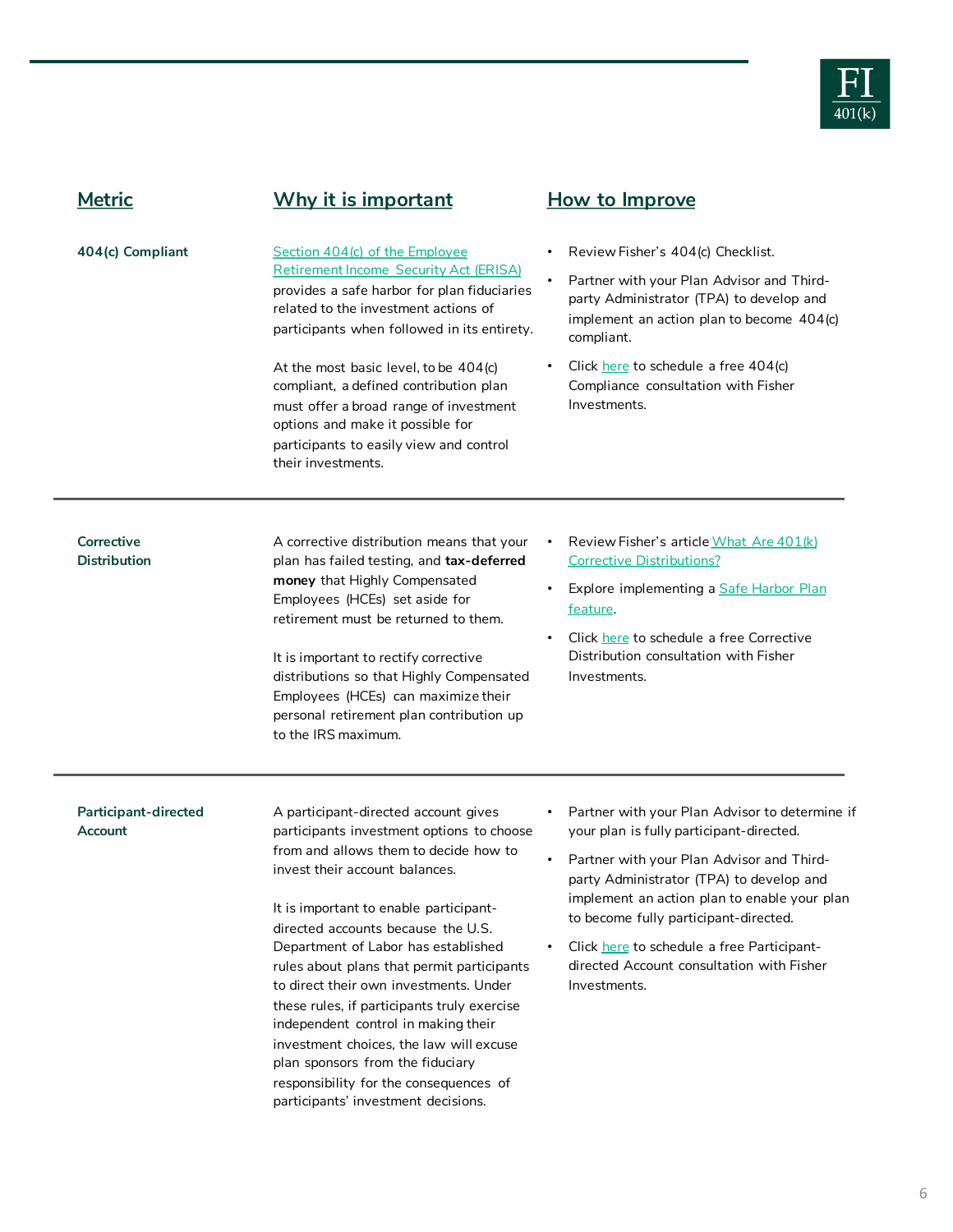

**Self-Directed Brokerage Account (SDBA)**

**Metric Why it is important How to Improve**

A self-directed brokerage account (SDBA) is an investment option designed to allow participants to select investments outside of the core retirement offering while staying within the plan and receiving the associated tax benefits.

In a plan without a SDBA, participants can only select from a curated offering, so they are only getting access to a limited selection of investment products.

Plans which include an SDBA feature offer more choice and control, especially when investing for retirement. Participants who use these accounts also have the option of allowing their own personal financial advisors to manage the account on their behalf.

- Partner with your Plan Advisor to determine if adding a SDBA feature is appropriate for your plan participants.
- Many plan providers do not offer Self-Directed Brokerage Accounts. If your provider doesn't offer this option, click [here](https://www.fisher401k.com/about-us/contact) to schedule a free SDBA Plan consultation with Fisher Investments.

**Profit Sharing Transfer Sharing is a plan option that can** help business owners maximize tax benefits and reward their key employees.

> Adding a Profit Sharing provision to the 401(k) plan allows the business owner to contribute up to \$64,500 per year, compared to only \$26,000 with a 401(k) plan alone.

- Review Fisher's **[Profit Sharing](https://www.fisher401k.com/plan-options/profit-sharing-plan) resources.**
- [Compare](https://www.fisher401k.com/sites/default/files/media_library/pdf/ProfitSharing_Infographic_V3.1.pdf) the different types of profit sharing to help determine which might be the best fit for your business.
- Click [here](https://www.fisher401k.com/about-us/contact) to schedule a free Profit Sharing Plan consultation with Fisher Investments.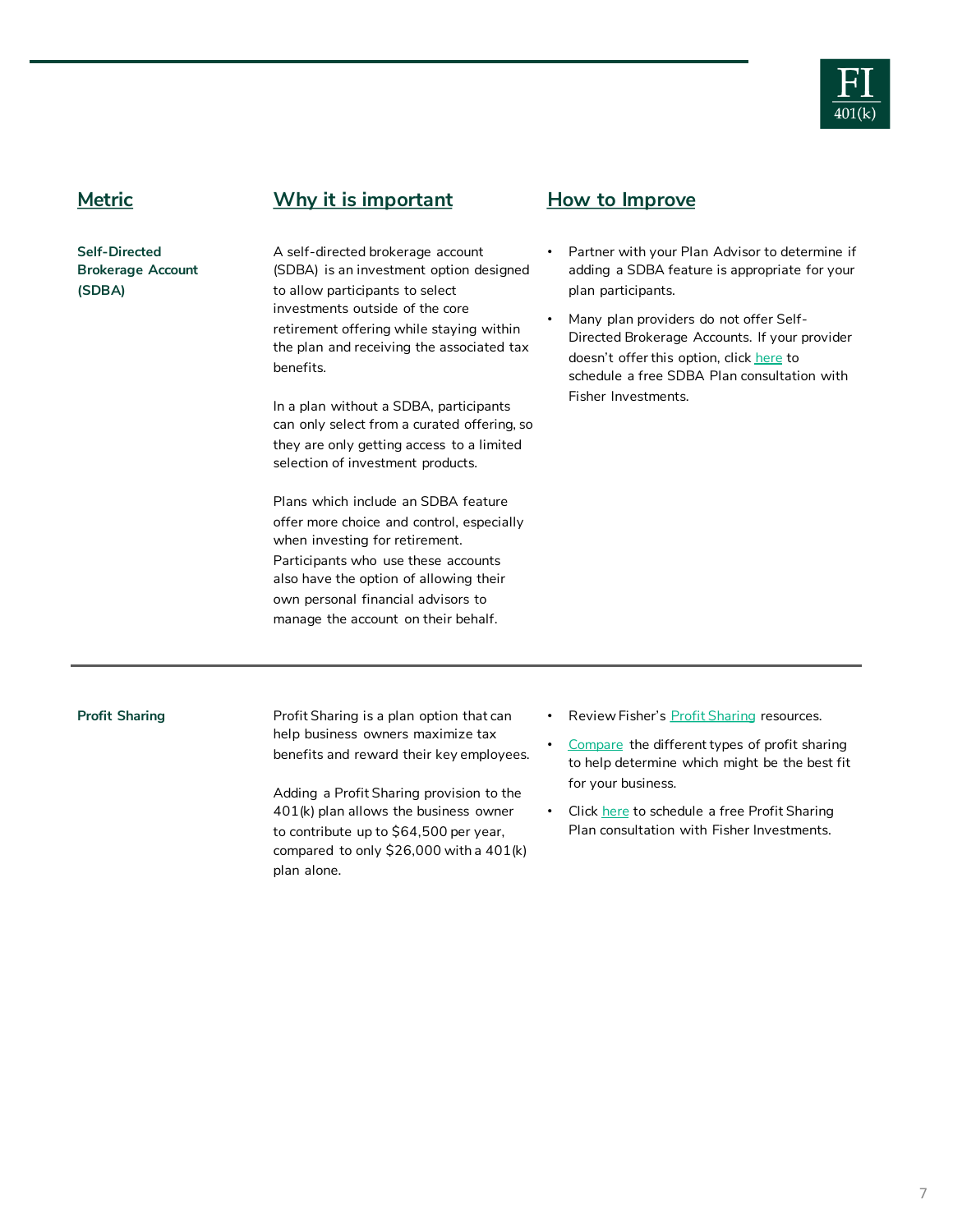## Definitions

### **404(c) Compliant**

Plan Advisor: In a phrase, 404(c) is designed to protect plan sponsors from employees' poor investment choices. This is the basic reason why ERISA provides in 404(c) that, if plans satisfy certain conditions making participant investing success possible, fiduciaries will not be liable for imprudent investment decisions by participants.

### **Age-Weighted/New Comparability**

Age/service weighted plan: Allocations are based on age, service, or age and service. New comparability or similar plan: Allocations are based on participant classifications and a classification(s) consists entirely or predominantly of highly compensated employees; or the plan provides an additional allocation rate on compensation above a specified threshold, and the threshold or additional rate exceeds the maximum threshold or rate allowed under the permitted disparity rules of Code section 401(l).

#### **Assets per Participant**

- Shows the average assets of eligible participants.
- Total Plan Assets / Eligible Participants

#### **Corrective Distributions**

When the company must return a portion of the contributions made by "highly-compensated employees" (HCEs) to pass compliance testing [\(https://www.fisher401k.com/blog/401k-corrective-distributions\)](https://www.fisher401k.com/blog/401k-corrective-distributions)

#### **Employer Contributions per Participant**

- Average amount the employer contributed per eligible participant.
- Employer Contributions / Eligible Participants

#### **Fully Participant-Directed Accounts**

Participants have the opportunity to direct the investment of all the assets allocated to their individual accounts.

#### **Participation Rate**

- Percentage of eligible employees participating.
- Participating Employees / Eligible Participants \* 100%

#### **Participant Contributions per Participant**

- Average amount the participants contributed per eligible participant.
- Participants Contributions / Eligible Participants

#### **Percentage of Assets in Loans**

- Percentage of plan assets which are in participant loans.
- 100% \* Total Loan Amount / Total Plan Assets